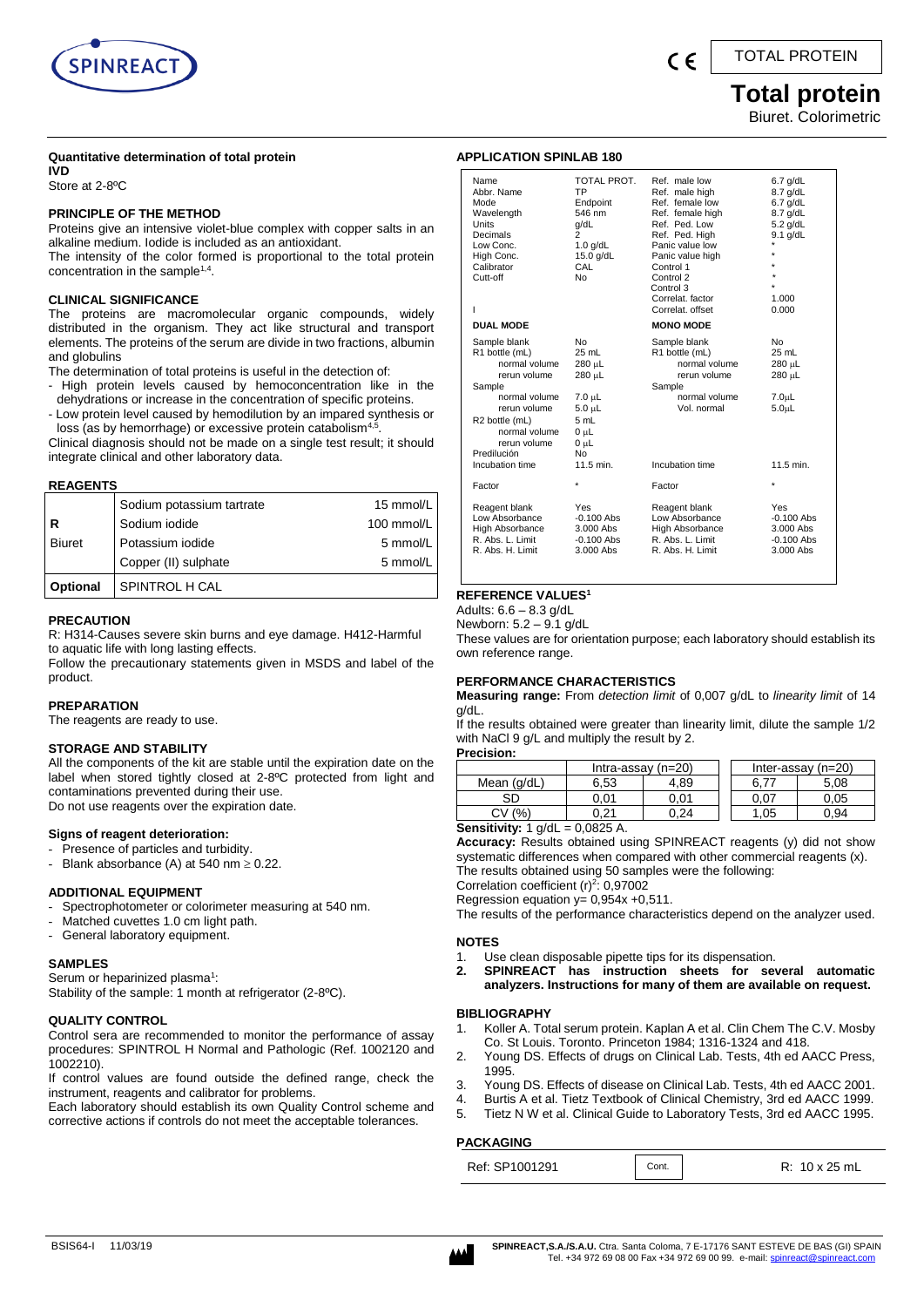

# **Proteínas Totales**

Biuret. Colorimétrico

#### **Determinación cuantitativa de proteínas totales IVD**

Conservar a 2-8ºC

#### **PRINCIPIO DEL MÉTODO**

En medio alcalino, las proteínas dan un intenso color violeta azulado en presencia de sales de cobre; contiene yoduro como antioxidante. La intensidad del color formado es proporcional a la concentración de proteína total en la muestra ensayada<sup>1,4</sup>.

#### **SIGNIFICADO CLÍNICO**

Las proteínas son compuestos orgánicos macromoleculares, ampliamente distribuidos en el organismo. Actúan como elementos estructurales y de transporte. Se dividen en dos fracciones, albúmina y globulinas.

Su determinación es útil en la detección de:

- Hiperproteinemia producida por hemoconcentración, deshidratación o aumento en la concentración de proteínas especificas.
- Hipoproteinemia por hemodilución debida a un defecto en la síntesis proteica, perdidas excesivas (hemorragias) o catabolismo proteico excesivo<sup>4,5</sup> .

El diagnóstico clínico debe realizarse teniendo en cuenta todos los datos clínicos y de laboratorio.

#### **REACTIVOS**

|               | Potasio sodio tartrato<br>Yoduro sódico    | 15 mmol/L<br>100 mmol/L |
|---------------|--------------------------------------------|-------------------------|
| <b>Biuret</b> | Yoduro de potasio<br>Sulfato de cobre (II) | 5 mmol/L<br>5 mmol/L    |
| Opcional      | SPINTROL H CAL                             |                         |

#### **PRECAUCIONES**

R: H314-Provoca quemaduras graves en la piel y lesiones oculares graves. H412-Nocivo para los organismos acuáticos, con efectos nocivos duraderos.

Seguir los consejos de prudencia indicados en la FDS y etiqueta del producto.

#### **PREPARACIÓN**

Los reactivos están listos para su uso.

#### **CONSERVACIÓN Y ESTABILIDAD**

Todos los componentes del kit son estables, hasta la fecha de caducidad indicada en la etiqueta, cuando se mantienen los frascos bien cerrados a 2-8ºC, protegidos de la luz y se evita su contaminación. No usar reactivos fuera de la fecha indicada.

#### **Indicadores de deterioro de los reactivos:**

- Presencia de partículas y turbidez.
- Absorbancia (A) del Blanco a 540 nm  $\geq 0.22$ .

#### **MATERIAL ADICIONAL**

- Espectrofotómetro ó analizador para lecturas a 540 nm.
- Cubetas de 1,0 cm de paso de luz.
- Equipamiento habitual de laboratorio.

#### **MUESTRAS**

Suero o plasma heparinizado<sup>1</sup>. Estabilidad de la muestra: 1 mes en nevera a (2-8ºC).

#### **CONTROL DE CALIDAD**

Es conveniente analizar junto con las muestras sueros control valorados:

SPINTROL H Normal y Patológico (Ref. 1002120 y 1002210).

Si los valores hallados se encuentran fuera del rango de tolerancia, revisar el instrumento, los reactivos y el calibrador.

Cada laboratorio debe disponer su propio Control de Calidad y establecer correcciones en el caso de que los controles no cumplan con las tolerancias.

### **APLICACIÓN AL SPINLAB 180**

| Nombre<br>Nombre abreviado<br>Modo<br>Long. ondas<br>Unidades<br>Decimales<br>Conc. Inferior<br>Conc. Superior<br>Calibrador<br>Chequeo prozona                                      | Proteinas Tot.<br>PT<br>Endpoint<br>546 nm<br>q/dL<br>$\overline{2}$<br>$1.0$ g/dL<br>$15.0$ g/dL<br>CAL<br>N٥ | Ref. Hombre Inf.<br>Ref. Hombre Sup.<br>Ref. Mujer Inf.<br>Ref. Mujer Sup.<br>Ref. Ped. Inf.<br>Ref. Ped. Sup.<br>Valor pánico bajo<br>Valor pánico alto<br>Control 1<br>Control 2<br>Control 3<br>Factor correl.<br>Offset de correl. | $6.7$ g/dL<br>8.7 g/dL<br>$6.7$ g/dL<br>8.7 g/dL<br>$5.2$ g/dL<br>$9.1$ g/dL<br>$\star$<br>$\star$<br>1.000<br>0.000 |
|--------------------------------------------------------------------------------------------------------------------------------------------------------------------------------------|----------------------------------------------------------------------------------------------------------------|----------------------------------------------------------------------------------------------------------------------------------------------------------------------------------------------------------------------------------------|----------------------------------------------------------------------------------------------------------------------|
| <b>MODO DUAL</b>                                                                                                                                                                     |                                                                                                                | <b>MODO MONO</b>                                                                                                                                                                                                                       |                                                                                                                      |
| Blanco muestra<br>Frasco R1 (mL)<br>Vol. normal<br>Vol. repet.<br>Muestra<br>Vol. normal<br>Vol. repet.<br>Frasco R2 (mL)<br>Vol. normal<br>Vol. repet.<br>Predilución<br>Incubación | No<br>25 mL<br>280 µL<br>280 µL<br>$7.0 \mu L$<br>5.0 µL<br>5 mL<br>$0 \mu L$<br>$0 \mu L$<br>No<br>11.5 min.  | Blanco muestra<br>Frasco R1 (mL)<br>Vol. normal<br>Vol. repet.<br>Muestra<br>Vol. normal<br>Vol. repet.<br>Incubación                                                                                                                  | <b>No</b><br>25 mL<br>280 µL<br>280 µL<br>7.0 µL<br>$5.0 \mu L$<br>11.5 min.                                         |
| Factor                                                                                                                                                                               | ×                                                                                                              | Factor                                                                                                                                                                                                                                 | $\star$                                                                                                              |
| Blanco reactivo<br>Absorbancia inf.<br>Absorbancia sup.<br>Lim.Inf. Abs. React.<br>Lim.Sup. Abs. React.                                                                              | Si (0.000)<br>$-0.100$ Abs<br>3.000 Abs<br>$-0.100$ Abs<br>3.000 Abs                                           | Blanco reactivo<br>Absorbancia inf.<br>Absorbancia sup.<br>Liminf. Abs. React.<br>LimSup. Abs. React.                                                                                                                                  | Si (0.000)<br>$-0.100$ Abs<br>3.000 Abs<br>$-0.100$ Abs<br>3.000 Abs                                                 |

#### **VALORES DE REFERENCIA**<sup>1</sup>

Adultos:  $6,6 - 8,3$  g/dL

Recién nacidos: 5,2 – 9,1 g/dL

Estos valores son orientativos. Es recomendable que cada laboratorio establezca sus propios valores de referencia.

#### **CARACTERÍSTICAS DEL MÉTODO**

**Rango de medida:** Desde el *límite de detección* de 0,007 g/dL hasta el *límite de linealidad* de 14 g/dL.

Si la concentración de la muestra es superior al límite de linealidad, diluir 1/2 con NaCl 9 g/L y multiplicar el resultado final por 2.

| Precisión:   |      |                         |     |                         |
|--------------|------|-------------------------|-----|-------------------------|
|              |      | Intraserie ( $n = 20$ ) |     | Interserie ( $n = 20$ ) |
| Media (g/dL) | 6.53 | 4.89                    |     | 5.08                    |
| SD           | ን.01 | 0.01                    |     | 0.05                    |
|              |      | 24                      | .05 | 0.94                    |
|              |      | 0.0005                  |     |                         |

**Sensibilidad analítica:** 1 g/dL = 0,0825 A.

**Exactitud:** Los reactivos de SPINREACT (y) no muestran diferencias sistemáticas significativas cuando se comparan con otros reactivos comerciales (x).

Los resultados obtenidos con 50 muestras fueron los siguientes:

Coeficiente de correlación (r)<sup>2</sup>: 0,97002

Ecuación de la recta de regresión:  $y = 0.954x +0.511$ .

Las características del método pueden variar según el analizador utilizado.

#### **NOTAS**

- 1. Usar puntas de pipeta desechables limpias para su dispensación.
- **2. SPINREACT dispone de instrucciones detalladas para la aplicación de este reactivo en distintos analizadores.**

#### **BIBLIOGRAFÍA**

- 1. Koller A. Total serum protein. Kaplan A et al. Clin Chem The C.V. Mosby Co. St Louis. Toronto. Princeton 1984; 1316-1324 and 418.
- 2. Young DS. Effects of drugs on Clinical Lab. Tests, 4th ed AACC Press, 1995.
- 3. Young DS. Effects of disease on Clinical Lab. Tests, 4th ed AACC 2001.
- 4. Burtis A et al. Tietz Textbook of Clinical Chemistry, 3rd ed AACC 1999.
- 5. Tietz N W et al. Clinical Guide to Laboratory Tests, 3rd ed AACC 1995.

#### **PRESENTACIÓN**

| Ref: SP1001291 | Cont. | R: 10 x 25 mL |
|----------------|-------|---------------|
|----------------|-------|---------------|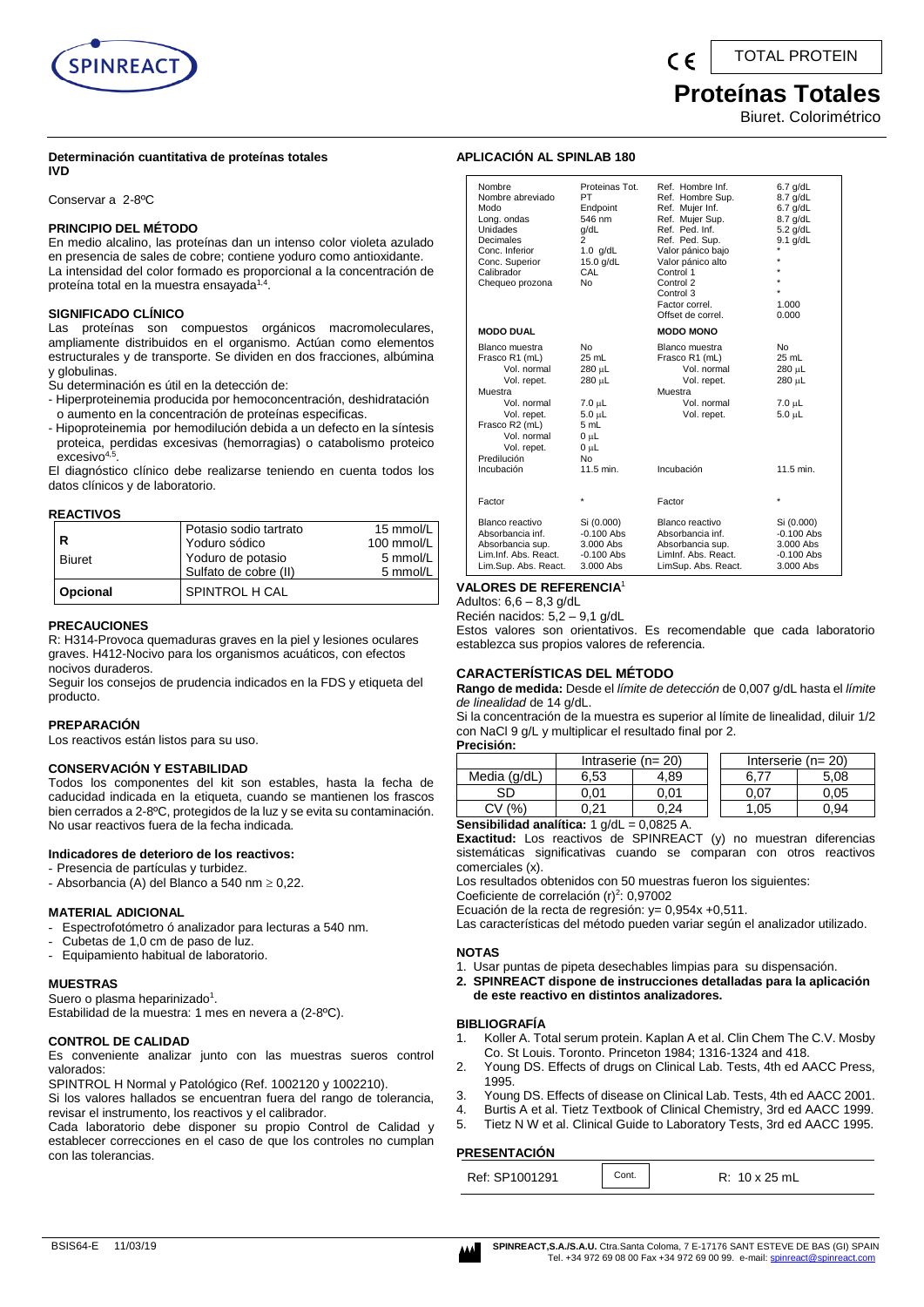

## **Protéines totales**

Biuret. Colorimétrique

#### *Détermination quantitative de protéines totales* **IVD**

#### Conserver à 2-8ºC

#### **PRINCIPE DE LA METHODE**

En milieu alcalin, les protéines donnent une couleur violette/bleue en présence de sels de cuivre; ces sels contiennent du iodure qui agit comme un antioxydant.

L'intensité de la couleur formée est proportionnelle à la concentration de protéines totales dans l'échantillon testé<sup>1, 4</sup>.

#### **SIGNIFICATION CLINIQUE**

Les protéines sont des composés organiques macromoléculaires, répartis largement dans l'organisme. Elles fonctionnent comme des éléments structurels et de transport. Elles sont divisées en deux fractions, albumines et globulines.

Leur détermination est utile pour détecter:

- l'hyper protéinémie produite par hémoconcentration, déshydratation ou augmentation de la concentration des protéines spécifiques.
- -L'hypo protéinémie par hémodilution due à une défaillance dans la synthèse protéique, à des pertes excessives (hémorragies) ou à un catabolisme protéique excessif<sup>4, 5</sup>.

Le diagnostique clinique doit tenir compte des données cliniques et de laboratoire.

#### **REACTIFS**

| R<br>Biuret      | Tartrate de potassium de<br>sodium<br>lodure de sodium<br>lodure de potassium<br>Sulfate de cuivre (II) | 15 mmol/L<br>100 mmol/L<br>5 mmol/L<br>5 mmol/L |
|------------------|---------------------------------------------------------------------------------------------------------|-------------------------------------------------|
| <b>OPTIONNEL</b> | SPINTROL H CAL                                                                                          |                                                 |

#### **PRECAUTION**

R: H314-Provoque des brûlures de la peau et des lésions oculaires graves. H412-Nocif pour les organismes aquatiques, entraîne des effets néfastes à long terme.

Suivez les conseils de prudence donnés en SDS et étiquette.

#### **PREPARATION**

Tous les réactifs sont prêts à l'emploi.

#### **CONSERVATION ET STABILITE**

Tous les composants du kit sont stables jusqu'à la date de péremption indiquée sur l'étiquette, et si les flacons sont maintenus hermétiquement fermés à 2-8ºC, à l'abri de la lumière et des sources de contamination. Ne pas utiliser les réactifs en dehors de la date indiquée.

#### **Indices de détérioration des réactifs:**

- Présence de particules et turbidité.
- Absorbation (A) du blanc à 540 nm  $\geq$  0,22.

#### **MATERIEL SUPPLEMENTAIRE**

- Auto-analyseur SPINLAB 180.
- Equipement classique de laboratoire.

#### **ECHANTILLONS**

Sérum ou plasma héparinisé $^1$ . Stabilité de l'échantillon: 1 mois au réfrigérateur (2-8ºC).

### **VALEURS DE REFERENCE<sup>1</sup>**

Adultes:  $6.6 - 8.3$  g/dL

Nouveau-nées: 5,2 – 9,1 g/dL Ces valeurs sont données à titre d'information. Il est conseillé à

chaque laboratoire de définir ses propres valeurs de référence.

#### **CONTROLE DE QUALITE**

Il est conseillé d'analyser conjointement les échantillons de sérum dont les valeurs ont été contrôlées: SPINTROL H Normal et pathologique (Réf. 1002120 et 1002210).

Si les valeurs se trouvent en dehors des valeurs tolérées, analyser l'instrument, les réactifs et le calibreur.

Chaque laboratoire doit disposer de son propre contrôle de qualité et déterminer les mesures correctives à mettre en place dans le cas où les vérifications ne correspondraient pas aux attentes.

| <b>APPLICATION AU SPINLAB 180</b>                                                                                                                                                               |                                                                                                                                |                                                                                                                                                                                                                                 |                                                                                                                  |  |
|-------------------------------------------------------------------------------------------------------------------------------------------------------------------------------------------------|--------------------------------------------------------------------------------------------------------------------------------|---------------------------------------------------------------------------------------------------------------------------------------------------------------------------------------------------------------------------------|------------------------------------------------------------------------------------------------------------------|--|
| Name<br>Abbr. Name<br>Mode<br>Wavelength<br><b>Units</b><br>Decimals<br>Low Conc.<br>High Conc.<br>Calibrator<br>Cutt-off<br>L                                                                  | TOTAL PROT.<br><b>TP</b><br>Endpoint<br>546 nm<br>g/dL<br>2<br>$1.0$ g/dL<br>15.0 g/dL<br>CAL<br>No                            | Ref. male low<br>Ref. male high<br>Ref. female low<br>Ref. female high<br>Ref. Ped. Low<br>Ref. Ped. High<br>Panic value low<br>Panic value high<br>Control 1<br>Control 2<br>Control 3<br>Correlat, factor<br>Correlat, offset | $6.7$ g/dL<br>$8.7$ g/dL<br>$6.7$ g/dL<br>8.7 g/dL<br>$5.2$ g/dL<br>$9.1$ g/dL<br>$\star$<br>÷<br>1.000<br>0.000 |  |
| <b>DUAL MODE</b>                                                                                                                                                                                |                                                                                                                                | <b>MONO MODE</b>                                                                                                                                                                                                                |                                                                                                                  |  |
| Sample blank<br>R1 bottle (mL)<br>normal volume<br>rerun volume<br>Sample<br>normal volume<br>rerun volume<br>R2 bottle (mL)<br>normal volume<br>rerun volume<br>Predilución<br>Incubation time | No<br>25 mL<br>280 µL<br>280 µL<br>$7.0 \mu L$<br>$5.0 \mu L$<br>5 mL<br>$0 \mu L$<br>$0 \mu L$<br>N <sub>0</sub><br>11.5 min. | Sample blank<br>R1 bottle (mL)<br>normal volume<br>rerun volume<br>Sample<br>normal volume<br>Vol. normal<br>Incubation time                                                                                                    | <b>No</b><br>25 mL<br>280 µL<br>280 µL<br>7.0 <sub>µ</sub> L<br>5.0 <sub>µ</sub><br>11.5 min.                    |  |
| Factor                                                                                                                                                                                          | ÷                                                                                                                              | Factor                                                                                                                                                                                                                          | $\star$                                                                                                          |  |
| Reagent blank<br>Low Absorbance<br>High Absorbance<br>R. Abs. L. Limit<br>R. Abs. H. Limit                                                                                                      | <b>Yes</b><br>$-0.100$ Abs<br>3.000 Abs<br>$-0.100$ Abs<br>3.000 Abs                                                           | Reagent blank<br>Low Absorbance<br>High Absorbance<br>R. Abs. L. Limit<br>R. Abs. H. Limit                                                                                                                                      | Yes<br>$-0.100$ Abs<br>3.000 Abs<br>$-0.100$ Abs<br>3.000 Abs                                                    |  |

#### **CARACTERISTIQUES DE LA METHODE**

**Gamme de mesures:** Depuis la *limite de détection* de 0,007 g/dL jusqu'à la *limite de linéarité* de 14 g/dL.

Si la concentration de l'échantillon est supérieure à la limite de linéarité, diluer 1/2 avec du NaCl 9 g/L et multiplier le résultat final par 2.

**Précision:** Intra-série (n= 20) Inter-série (n= 20) Moyenne (g/dL) 6,53 4,89 6,77 5,08 SD 0,01 0,01 0,07 0,05  $CV(%)$  0,21 0,24 1,05 0,94

**Sensibilité analytique:** 1 g/dL = 0,0825 A.

**Exactitude:** Les réactifs SPINREACT (y) ne montrent pas de différences systématiques significatives lorsqu'on les compare à d'autres réactifs commerciaux (x).

Les résultats obtenus avec 50 échantillons ont été les suivants:

Coefficient de corrélation  $(r)^2$ : 0,97002

Equation de la Coubre de régression: y= 0,954x +0,511.

Les caractéristiques de la méthode peuvent varier suivant l'analyseur employé.

#### **REMARQUES**

1. Utiliser des embouts de pipettes jetables propres pour diffuser le produit.<br>2. SPINREACT dispose de consignes détaillées pour l'application de **2. SPINREACT dispose de consignes détaillées pour l'application de ce réactif dans différents analyseurs.**

#### **BIBLIOGRAPHIE**

- 1. Koller A. Total serum protein. Kaplan A et al. Clin Chem The C.V. Mosby Co. St Louis. Toronto. Princeton 1984; 1316-1324 and 418.
- 2. Young DS. Effects of drugs on Clinical Lab. Tests, 4th ed AACC Press, 1995.
- 3. Young DS. Effects of disease on Clinical Lab. Tests, 4th ed AACC 2001.
- 4. Burtis A et al. Tietz Textbook of Clinical Chemistry, 3rd ed AACC 1999.
- 5. Tietz N W et al. Clinical Guide to Laboratory Tests, 3rd ed AACC 1995.

#### **PRÉSENTATION**

| Ref: SP1001291 | Cont. | R: 10 x 25 mL |
|----------------|-------|---------------|
|                |       |               |